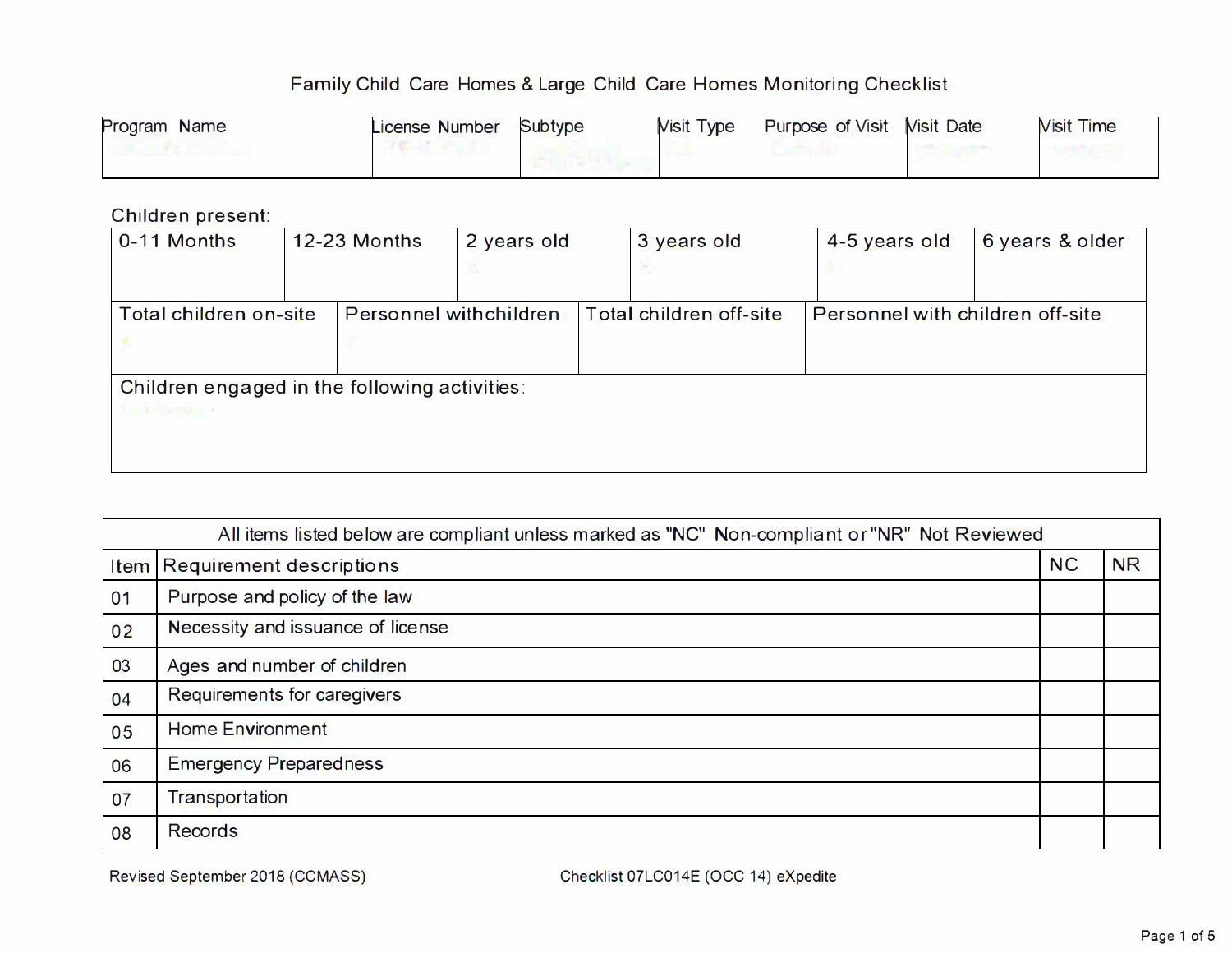| Program Name | License Number Subtype | <b>Nisit Type</b> | <b>Purpose of Visit</b> | <b>Nisit Date</b> | <b>Visit Time</b> |
|--------------|------------------------|-------------------|-------------------------|-------------------|-------------------|
|              |                        |                   |                         |                   |                   |

|      | All items listed below are compliant unless marked as "NC" Non-compliant or "NR" Not Reviewed |           |           |  |  |  |
|------|-----------------------------------------------------------------------------------------------|-----------|-----------|--|--|--|
| Item | <b>Requirement descriptions</b>                                                               | <b>NC</b> | <b>NR</b> |  |  |  |
| 09   | <b>Parent communication</b>                                                                   |           |           |  |  |  |
| 10   | Child health                                                                                  |           |           |  |  |  |
| 11   | Daily routine and equipment                                                                   |           |           |  |  |  |
| 12   | <b>Rest time</b>                                                                              |           |           |  |  |  |
| 13   | <b>Behavior and guidance</b>                                                                  |           |           |  |  |  |
| 14   | Infants, toddlers, and two-year-olds                                                          |           |           |  |  |  |
| 15   | <b>Food and nutrition</b>                                                                     |           |           |  |  |  |
| 16   | <b>Fire safety</b>                                                                            |           |           |  |  |  |
| 17   | Requirements for large family child care homes                                                |           |           |  |  |  |

Weapons Declaration:

F

| <b>Fire Drill Date:</b>                   | <b>Water Testing due dates</b>    |  |
|-------------------------------------------|-----------------------------------|--|
| Tornado Drill Date:                       | Lead:                             |  |
| <b>Smoke Detector Test Date:</b>          | Bacteria:                         |  |
| <b>Carbon Monoxide Test Date:</b>         | Nitrates:                         |  |
| <b>Fire Extinguisher Expiration Date:</b> | Annual Insurance expiration<br>OR |  |
|                                           | <b>Exception Declared date:</b>   |  |

Revised September 2018 (CCMASS) Checklist 07LC014E (OCC 14) eXpedite

| NC" Non-compliant or "NR" Not Reviewed |           |           |  |  |  |
|----------------------------------------|-----------|-----------|--|--|--|
|                                        | <b>NC</b> | <b>NR</b> |  |  |  |
|                                        |           |           |  |  |  |
|                                        |           |           |  |  |  |
|                                        |           |           |  |  |  |
|                                        |           |           |  |  |  |
|                                        |           |           |  |  |  |
|                                        |           |           |  |  |  |
|                                        |           |           |  |  |  |
|                                        |           |           |  |  |  |
|                                        |           |           |  |  |  |

| <b>Water Testing due dates</b> |                                    |  |
|--------------------------------|------------------------------------|--|
| Lead:                          |                                    |  |
| Bacteria:                      |                                    |  |
| Nitrates:                      |                                    |  |
| OR                             | <b>Annual Insurance expiration</b> |  |
|                                | <b>Exception Declared date:</b>    |  |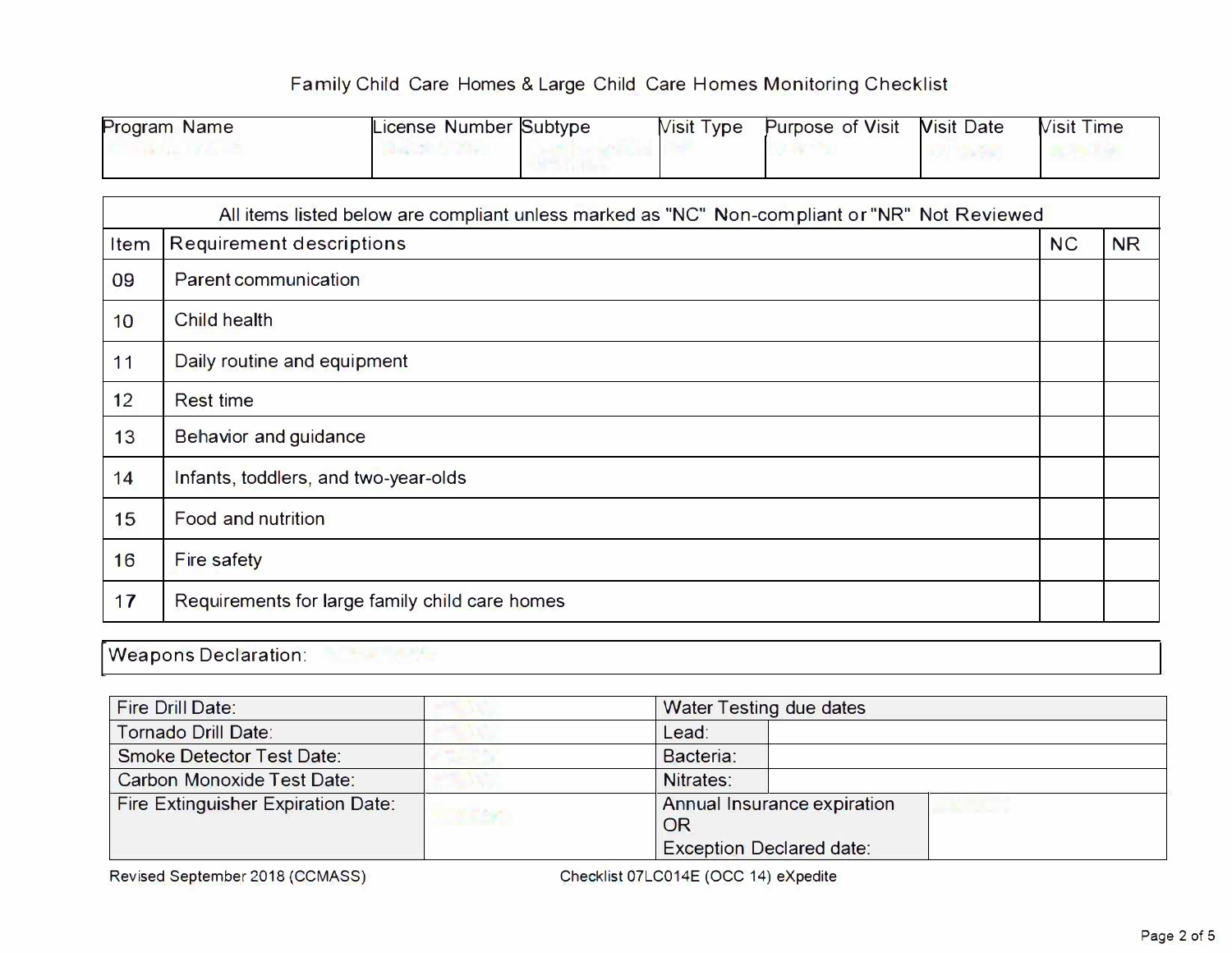| <b>Program Name</b> | License Number Subtype | <b>Visit Type</b> | <b>Purpose of Visit Nisit Date</b> | <b>Visit Time</b> |
|---------------------|------------------------|-------------------|------------------------------------|-------------------|
|                     |                        |                   |                                    |                   |

| Pet Name |  |
|----------|--|
|          |  |
|          |  |
|          |  |
|          |  |
|          |  |
|          |  |
|          |  |
|          |  |
|          |  |
|          |  |

| <b>Auto Make</b> | <b>Auto Model</b> | Year | <b>Insurance Expiration</b> |
|------------------|-------------------|------|-----------------------------|
|                  |                   |      |                             |
|                  |                   |      |                             |
|                  |                   |      |                             |
|                  |                   |      |                             |
|                  |                   |      |                             |
|                  |                   |      |                             |
|                  |                   |      |                             |
|                  |                   |      |                             |
|                  |                   |      |                             |
|                  |                   |      |                             |
|                  |                   |      |                             |
|                  |                   |      |                             |

#### Pet Vaccination Expiration Date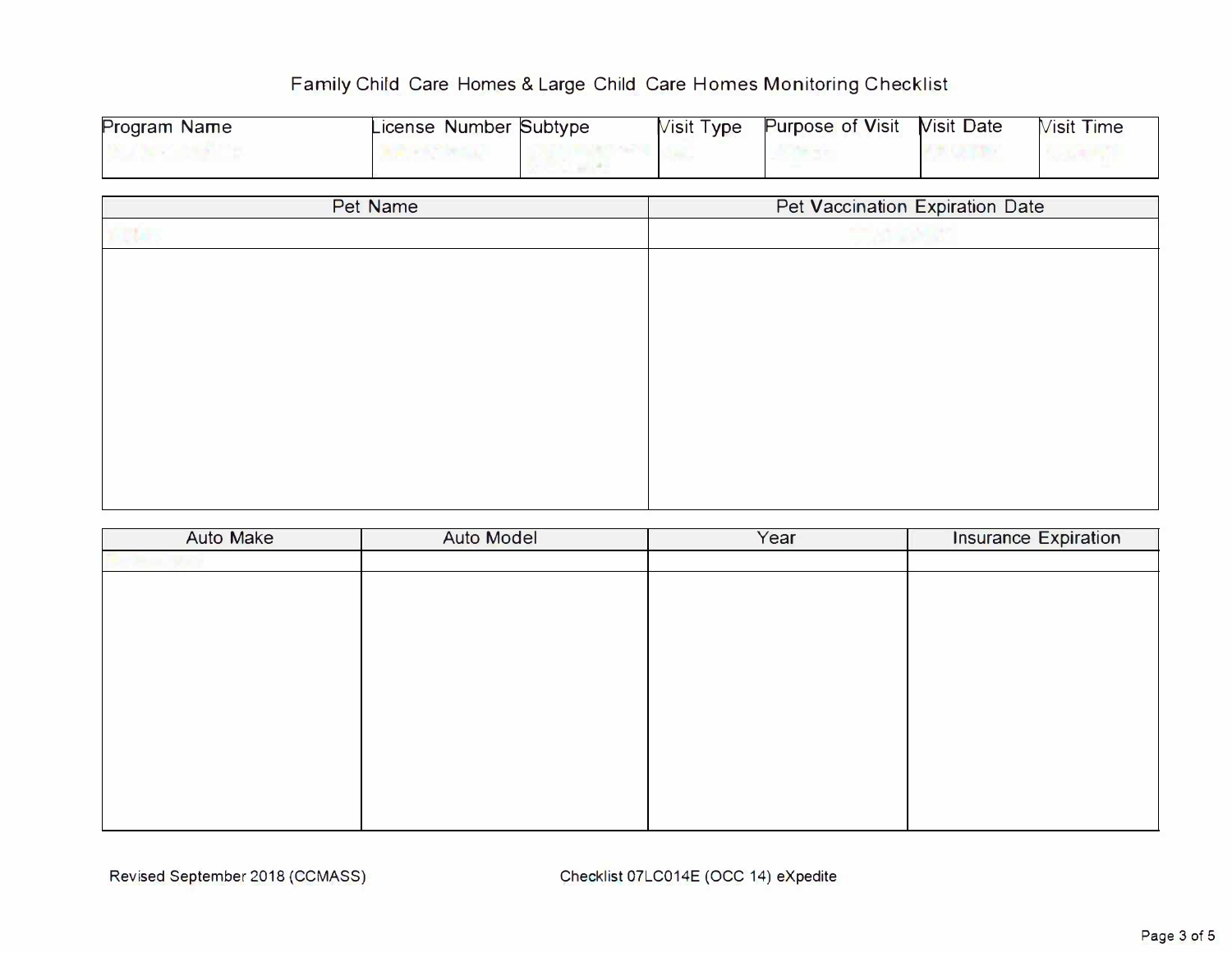| <b>Program Name</b> | License Number Subtype | <b>Nisit Type</b> | <b>Purpose of Visit Nisit Date</b> | <b>Visit Time</b> |
|---------------------|------------------------|-------------------|------------------------------------|-------------------|
|                     |                        |                   |                                    |                   |

| <b>SILLY</b> |
|--------------|
|              |
|              |
|              |
|              |
|              |
|              |
|              |

| <b>Large FCCH Primary Caregiver Qualifications</b> | <b>Credential</b> | <b>Expiration, if applicable</b> |
|----------------------------------------------------|-------------------|----------------------------------|
|                                                    |                   |                                  |
|                                                    |                   |                                  |
|                                                    |                   |                                  |
|                                                    |                   |                                  |
|                                                    |                   |                                  |
|                                                    |                   |                                  |
|                                                    |                   |                                  |

Program Days and Hours of Operation:

| Days of Operation | <b>Hours of Operation</b> |
|-------------------|---------------------------|
|                   |                           |
|                   |                           |
|                   |                           |
|                   |                           |
|                   |                           |
|                   |                           |